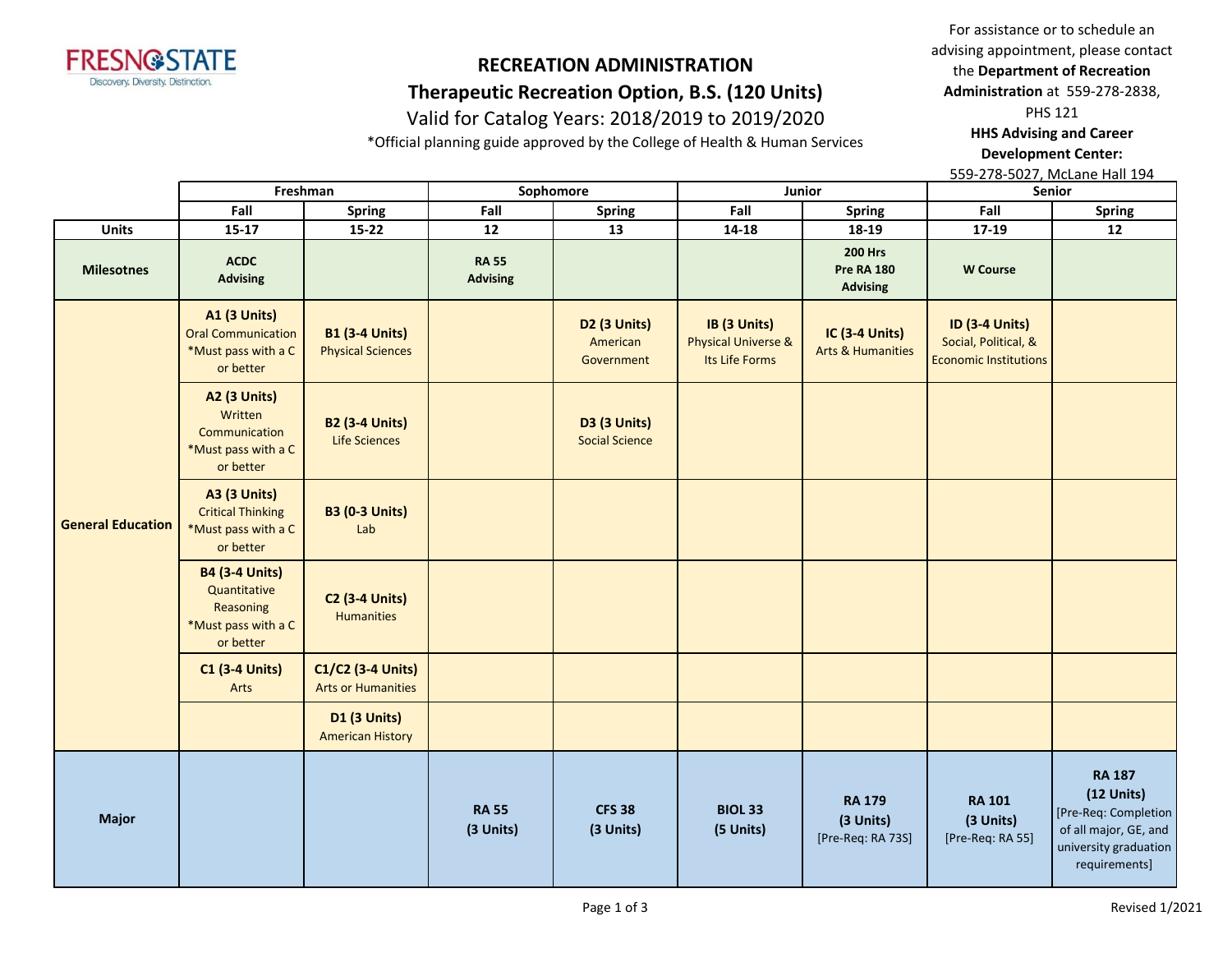

## **Therapeutic Recreation Option, B.S. (120 Units)**

## Valid for Catalog Years: 2018/2019 to 2019/2020

\*Official planning guide approved by the College of Health & Human Services

For assistance or to schedule an advising appointment, please contact the **Department of Recreation Administration** at 559-278-2838,

PHS 121

**HHS Advising and Career Development Center:** 

|                                                               |           | Freshman      |                                                                                                  | Sophomore                                      | Junior                                                                                                        |                                                                             | Senior                                                                                   |               |
|---------------------------------------------------------------|-----------|---------------|--------------------------------------------------------------------------------------------------|------------------------------------------------|---------------------------------------------------------------------------------------------------------------|-----------------------------------------------------------------------------|------------------------------------------------------------------------------------------|---------------|
|                                                               | Fall      | <b>Spring</b> | Fall                                                                                             | <b>Spring</b>                                  | Fall                                                                                                          | <b>Spring</b>                                                               | Fall                                                                                     | <b>Spring</b> |
| <b>Units</b>                                                  | $15 - 17$ | $15 - 22$     | 12                                                                                               | 13                                             | 14-18                                                                                                         | 18-19                                                                       | 17-19                                                                                    | 12            |
|                                                               |           |               | <b>GE Area E</b><br><b>RA 80</b><br>(3 Units)<br>Lifelong<br>Understanding & Self<br>Development | <b>RA 60</b><br>$(1$ Unit)                     | PSYCH <sub>66</sub><br>(3 Units)                                                                              | <b>RA Elective</b><br>*See footnotes                                        | <b>RA 128</b><br>(4 Units)<br>[Pre-Req: RA 55, 77S]                                      |               |
| <b>Major</b>                                                  |           |               | <b>RA 73S</b><br>(3 Units)                                                                       | <b>RA 125</b><br>(3 Units)<br>[Pre-Req: RA 55] | <b>RA 142</b><br>(3 Units)<br>[Pre-Req: RA 55 &<br>125 or instructor<br>permission]                           | <b>RA 144A</b><br>(3 Units)<br>[Pre-Req: RA 142]<br>*See footnotes          | <b>RA 180</b><br>$(1$ Unit)<br>*May only be taken<br>the semester prior to<br>internship |               |
|                                                               |           |               | <b>RA 77S</b><br>(3 Units)                                                                       |                                                |                                                                                                               | <b>RA 144B</b><br>(3 Units)<br>[Pre-Req: RA 142,<br>144A]                   | <b>RA 149</b><br>(3 Units)<br>[Pre-Req: RA 148]                                          |               |
|                                                               |           |               |                                                                                                  |                                                |                                                                                                               | <b>RA 148</b><br>(3 Units)<br>[Pre-Req: RA 144A,<br>144B]<br>*See footnotes |                                                                                          |               |
| <b>Additional</b><br><b>Graduation</b><br><b>Requirements</b> |           |               |                                                                                                  |                                                | <b>UDWS (0-4 Units)</b><br>*Upper Division<br>Writing Exam OR "W"<br>Course (must pass<br>with a C or better) |                                                                             | MI<br>(3 Units)<br>Multicultural/<br>International                                       |               |
|                                                               |           |               |                                                                                                  |                                                |                                                                                                               |                                                                             | <b>Elective</b>                                                                          |               |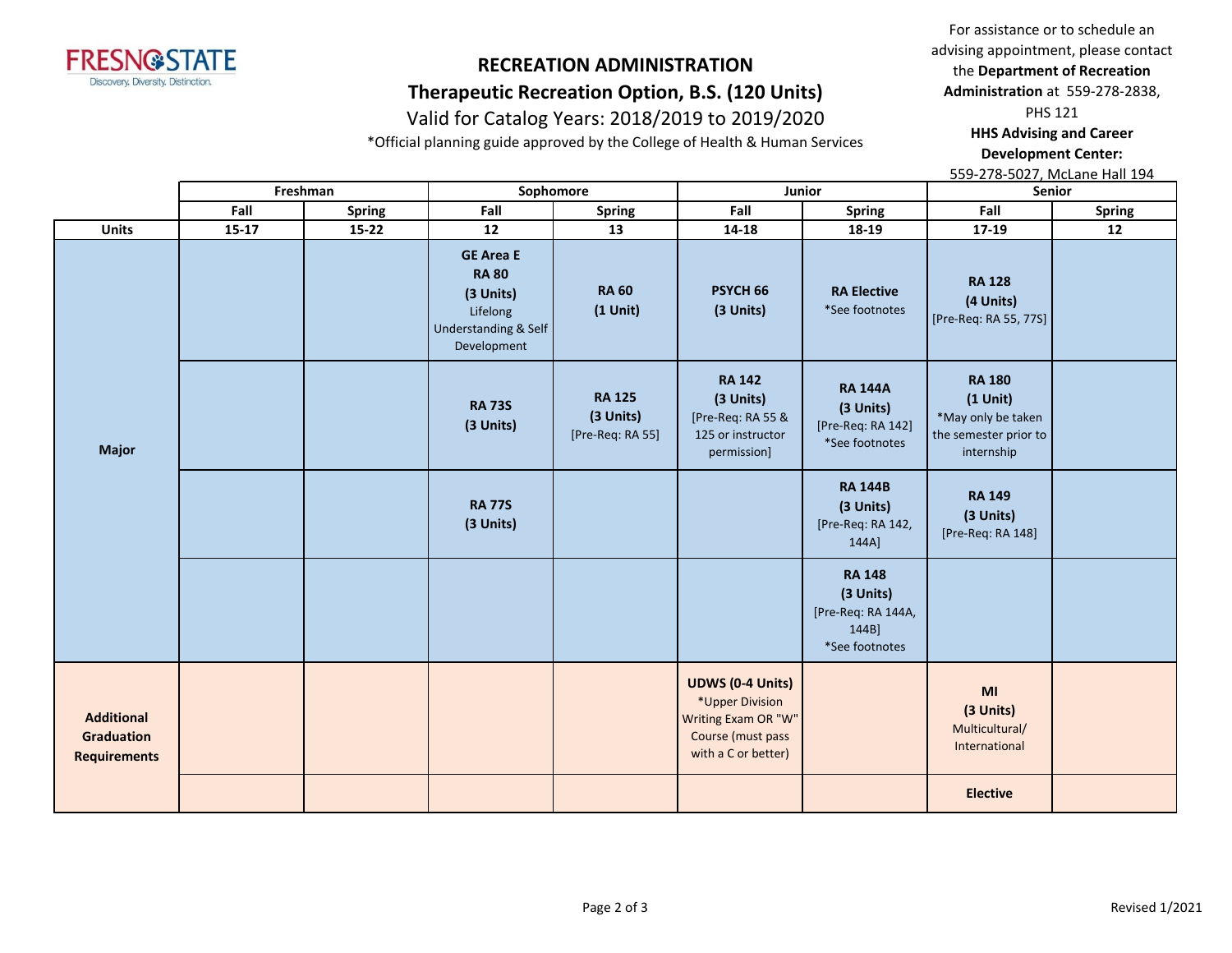

#### **Therapeutic Recreation Option, B.S. (120 Units)**

#### Valid for Catalog Years: 2018/2019 to 2019/2020

\*Official planning guide approved by the College of Health & Human Services

For assistance or to schedule an advising appointment, please contact the **Department of Recreation Administration** at 559-278-2838,

PHS 121

**HHS Advising and Career** 

**Development Center:** 

559-278-5027, McLane Hall 194

|       | <sup>-</sup> reshman |               | Sophomore |               | Junior |               | Senior |               |
|-------|----------------------|---------------|-----------|---------------|--------|---------------|--------|---------------|
|       | Fall                 | <b>Spring</b> | Fall      | <b>Spring</b> | Fall   | <b>Spring</b> | Fall   | <b>Spring</b> |
| Units | 1 F 1 7<br>15-T V    | 15-22         | --        | --            | 14-18  | 18-19         | 17-19  | --            |

#### **FOOTNOTES:**

**Prerequisites/Corequisites:** Other restrictions may apply. Please see your course catalog for detailed prerequisite/corequisite requirements.

Grade Requirements: CR/NC grading is not permitted in the Recreation Administration major with the exceptions of REC 74, 75, 82, 84, 86, 88; RA 115, and 192T. All RA courses used in the major must be completed with a grade of C or higher.

General Education: Units in this area may be used toward a minor (see departmental minor). Consult the appropriate department chair, program coordinator, or faculty adviser for further information. Electives (5 units): Units in this area may be used toward a minor. Students must earn a minimum of 120 units total to graduate. The number of required elective units may vary, depending on the amount of units earned from major and GE courses.

**RA Electives (3 units):** Select from the following: RA 106, 113, 146; PSYCH 101, 102; COUN 174; CFS 131, 136; CRIM 100, 120; SOC 143, 147, 168; GERON 103, 132, 161; PHTH 105.

Upper Division Writing Skills requirement (UDWS): All undergraduate students must demonstrate competency in writing skills by passing the Upper Division Writing Exam (UDWE) or by obtaining a C or better in an approved upper division writing course, identified by the letter "W." Students who must complete a course to fulfill the Upper-Division Writing Skills requirement are advised to take BA 105W. Substitutions: If substitutions/exceptions/waivers are made for any major courses that also meet GE and/or the Multicultural/International graduation requirement, the student is responsible for completing additional courses to satisfy the respective areas (GE and/or MI). This also includes the upperdivision writing requirement.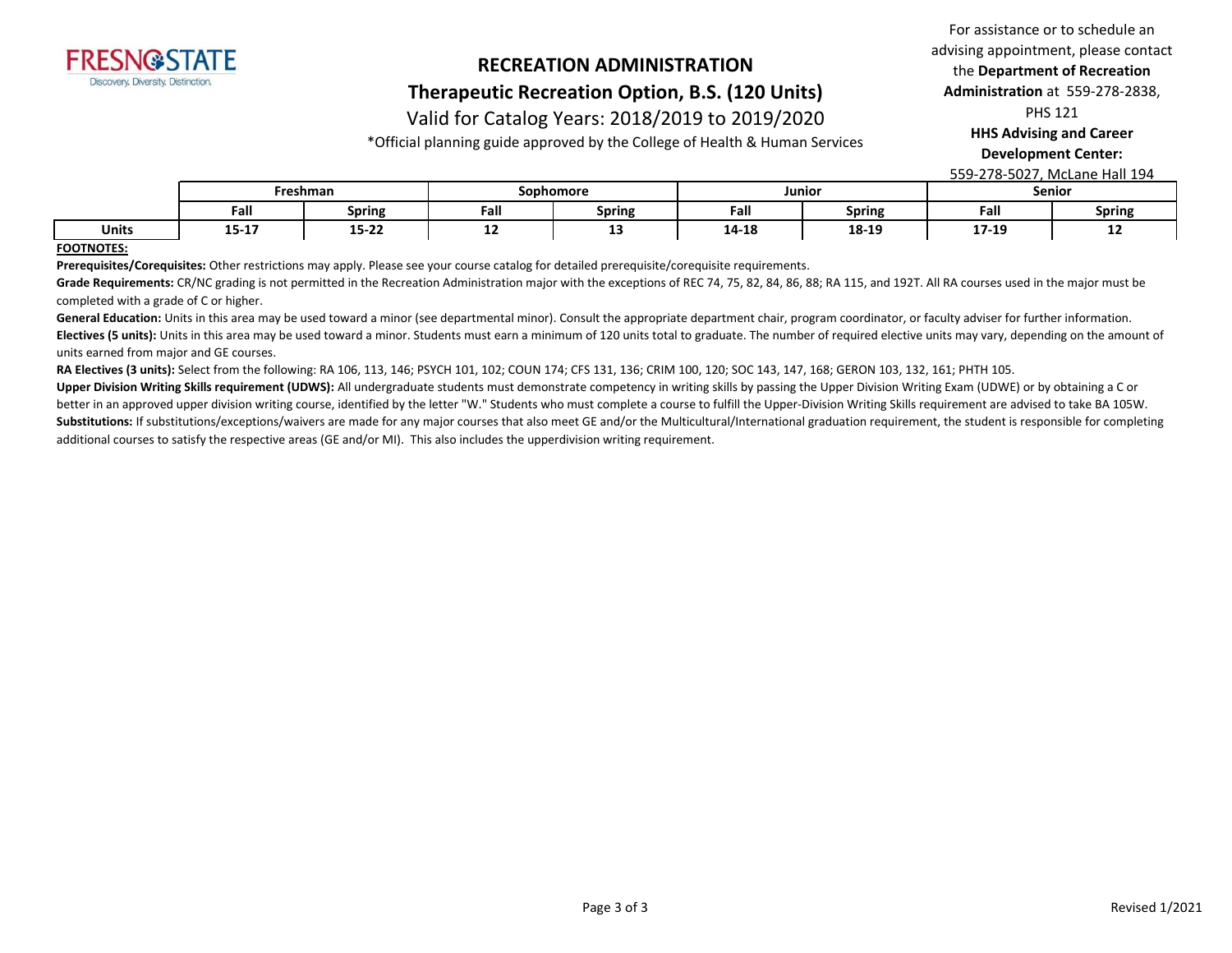

# **RECREATION ADMINISTRATION Therapeutic Recreation Option, B.S. (120 Units)**

# Valid for Catalog Years: 2016/2017 to 2017/2018

\*Official planning guide approved by the College of Health & Human Services

For assistance or to schedule an advising appointment, please contact the **Department of Recreation** 

**Administration** at 559-278-2838, PHS

121

**HHS Advising and Career Development Center:** 

|                             | Freshman                                                                               |                                                   | Sophomore                       |                                               |                                                                  | Junior                                                 | Senior                                                                        |                                                                                                                          |
|-----------------------------|----------------------------------------------------------------------------------------|---------------------------------------------------|---------------------------------|-----------------------------------------------|------------------------------------------------------------------|--------------------------------------------------------|-------------------------------------------------------------------------------|--------------------------------------------------------------------------------------------------------------------------|
|                             | Fall                                                                                   | Spring                                            | Fall                            | Spring                                        | Fall                                                             | <b>Spring</b>                                          | Fall                                                                          | <b>Spring</b>                                                                                                            |
| <b>Units</b>                | $15 - 17$                                                                              | $15 - 22$                                         | $12$                            | 13                                            | 14-18                                                            | 18-19                                                  | $17-19$                                                                       | 12                                                                                                                       |
| <b>Milesotnes</b>           | <b>ACDC</b><br><b>Advising</b>                                                         |                                                   | <b>RA 55</b><br><b>Advising</b> |                                               |                                                                  | <b>200 Hrs</b><br><b>Pre RA 180</b><br><b>Advising</b> | <b>W</b> Course                                                               |                                                                                                                          |
|                             | A1 (3 Units)<br><b>Oral Communication</b><br>*Must pass with a C<br>or better          | <b>B1 (3-4 Units)</b><br><b>Physical Sciences</b> |                                 | <b>D2 (3 Units)</b><br>American<br>Government | IB (3 Units)<br><b>Physical Universe &amp;</b><br>Its Life Forms | IC (3-4 Units)<br><b>Arts &amp; Humanities</b>         | <b>ID (3-4 Units)</b><br>Social, Political, &<br><b>Economic Institutions</b> |                                                                                                                          |
|                             | <b>A2 (3 Units)</b><br>Written<br>Communication<br>*Must pass with a C<br>or better    | <b>B2 (3-4 Units)</b><br>Life Sciences            |                                 | <b>D3 (3 Units)</b><br><b>Social Science</b>  |                                                                  |                                                        | MI (3 Units)<br>Multicultural/Internation<br>al                               |                                                                                                                          |
| General<br><b>Education</b> | <b>A3 (3 Units)</b><br><b>Critical Thinking</b><br>*Must pass with a C<br>or better    | <b>B3 (0-3 Units)</b><br>Lab                      |                                 |                                               |                                                                  |                                                        |                                                                               |                                                                                                                          |
|                             | <b>B4 (3-4 Units)</b><br>Quantitative<br>Reasoning<br>*Must pass with a C<br>or better | <b>C2 (3-4 Units)</b><br><b>Humanities</b>        |                                 |                                               |                                                                  |                                                        |                                                                               |                                                                                                                          |
|                             | <b>C1 (3-4 Units)</b><br>Arts                                                          | C1/C2 (3-4 Units)<br><b>Arts or Humanities</b>    |                                 |                                               |                                                                  |                                                        |                                                                               |                                                                                                                          |
|                             |                                                                                        | <b>D1 (3 Units)</b><br><b>American History</b>    |                                 |                                               |                                                                  |                                                        |                                                                               |                                                                                                                          |
|                             |                                                                                        |                                                   | <b>RA 55</b><br>(3 Units)       | <b>CFS 38</b><br>(3 Units)                    | <b>BIOL 33</b><br>(5 Units)                                      | <b>RA 179</b><br>(3 Units)<br>[Pre-Req: RA 73S]        | <b>RA 101</b><br>(3 Units)<br>[Pre-Req: RA 55]                                | <b>RA 187</b><br>$(12$ Units)<br>[Pre-Req: Completion<br>of all major, GE, and<br>university graduation<br>requirements] |
| <b>Major</b>                |                                                                                        |                                                   |                                 | Page 1 of 3                                   |                                                                  |                                                        |                                                                               | Revised 8/2018                                                                                                           |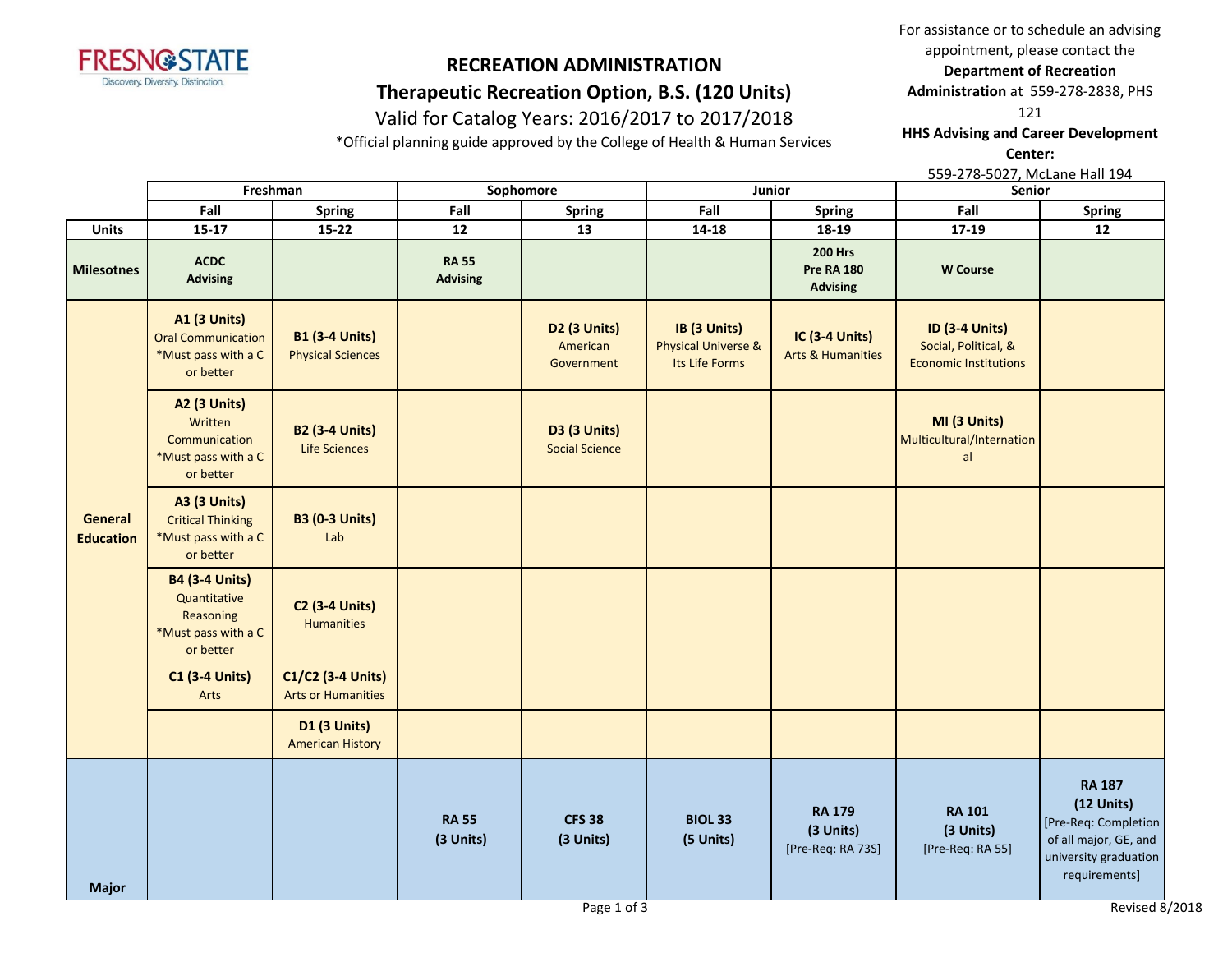

# **RECREATION ADMINISTRATION Therapeutic Recreation Option, B.S. (120 Units)**

# Valid for Catalog Years: 2016/2017 to 2017/2018

\*Official planning guide approved by the College of Health & Human Services

For assistance or to schedule an advising appointment, please contact the **Department of Recreation** 

**Administration** at 559-278-2838, PHS

121

**HHS Advising and Career Development Center:** 

|                  |           | Freshman      | Sophomore                                                                                                   |                                                |                                                                                                               | Junior                                                                      | Senior                                                                                   |               |  |
|------------------|-----------|---------------|-------------------------------------------------------------------------------------------------------------|------------------------------------------------|---------------------------------------------------------------------------------------------------------------|-----------------------------------------------------------------------------|------------------------------------------------------------------------------------------|---------------|--|
|                  | Fall      | <b>Spring</b> | Fall                                                                                                        | Spring                                         | Fall                                                                                                          | <b>Spring</b>                                                               | Fall                                                                                     | <b>Spring</b> |  |
| <b>Units</b>     | $15 - 17$ | $15 - 22$     | 12                                                                                                          | 13                                             | 14-18                                                                                                         | 18-19                                                                       | $17 - 19$                                                                                | 12            |  |
|                  |           |               | <b>GE Area E</b><br><b>RA 80</b><br>(3 Units)<br>Lifelong<br><b>Understanding &amp; Self</b><br>Development | <b>RA 60</b><br>$(1$ Unit)                     | PSYCH <sub>66</sub><br>(3 Units)                                                                              | <b>RA Elective</b><br>*See footnotes                                        | <b>RA 128</b><br>(4 Units)<br>[Pre-Req: RA 55, 77S]                                      |               |  |
|                  |           |               | <b>RA 73S</b><br>(3 Units)                                                                                  | <b>RA 125</b><br>(3 Units)<br>[Pre-Req: RA 55] | <b>RA 142</b><br>(3 Units)<br>[Pre-Req: RA 55 &<br>125 or instructor<br>permission]                           | <b>RA 144A</b><br>(3 Units)<br>[Pre-Req: RA 142]<br>*See footnotes          | <b>RA 180</b><br>$(1$ Unit)<br>*May only be taken the<br>semester prior to<br>internship |               |  |
| <b>Major</b>     |           |               | <b>RA 77S</b><br>(3 Units)                                                                                  |                                                |                                                                                                               | <b>RA 144B</b><br>(3 Units)<br>[Pre-Req: RA 142,<br>144A]                   | <b>RA 149</b><br>(3 Units)<br>[Pre-Req: RA 148]                                          |               |  |
|                  |           |               |                                                                                                             |                                                |                                                                                                               | <b>RA 148</b><br>(3 Units)<br>[Pre-Req: RA 144A,<br>144B]<br>*See footnotes |                                                                                          |               |  |
| <b>Electives</b> |           |               |                                                                                                             |                                                | <b>UDWS (0-4 Units)</b><br>*Upper Division<br>Writing Exam OR "W"<br>Course (must pass<br>with a C or better) |                                                                             | <b>Elective</b>                                                                          |               |  |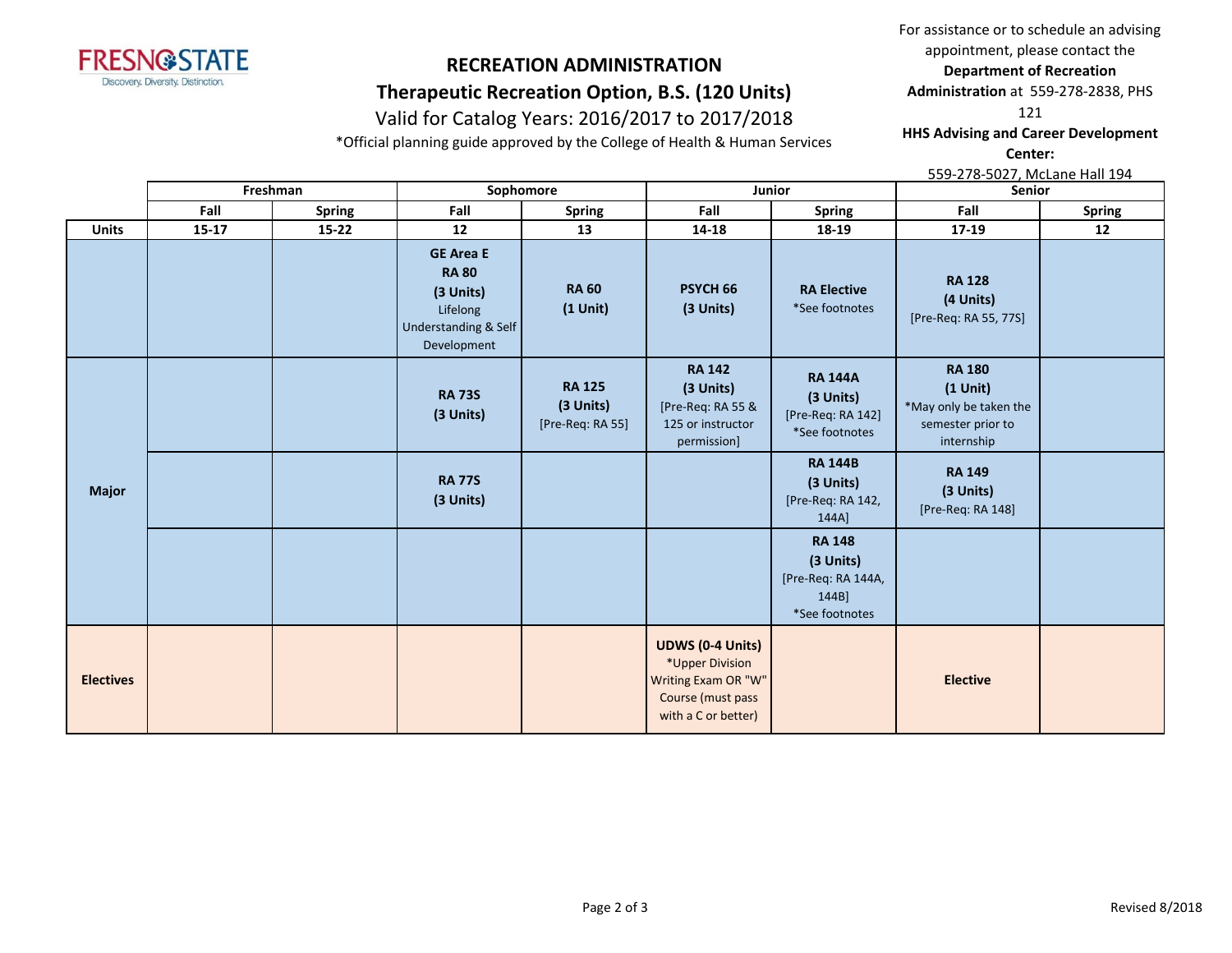

### **RECREATION ADMINISTRATION Therapeutic Recreation Option, B.S. (120 Units)**

# Valid for Catalog Years: 2016/2017 to 2017/2018

\*Official planning guide approved by the College of Health & Human Services

#### For assistance or to schedule an advising appointment, please contact the **Department of Recreation**

**Administration** at 559-278-2838, PHS

121

**HHS Advising and Career Development** 

**Center:** 

559-278-5027, McLane Hall 194

|              | Freshman    |                     | Sophomore |                      | Junior |               | Senior                                                     |               |
|--------------|-------------|---------------------|-----------|----------------------|--------|---------------|------------------------------------------------------------|---------------|
|              | Fall        | __<br><b>Spring</b> | Fall      | - -<br><b>Spring</b> | Fall   | <b>Spring</b> | Fall                                                       | <b>Spring</b> |
| <b>Units</b> | --<br>13-T. | $- - - -$<br>13-22  | --        | --                   | 14-18  | 18-19         | $\overline{\phantom{a}}$<br>$\Delta$<br><b>LI-1</b><br>--- | --            |

#### **FOOTNOTES:**

**Prerequisites/Corequisites:** Other restrictions may apply. Please see your course catalog for detailed prerequisite/corequisite requirements.

Grade Requirements: CR/NC grading is not permitted in the Recreation Administration major with the exceptions of REC 74, 75, 82, 84, 86, 88; RA 115, and 192T. All RA courses used in the major must be completed with a grade of C or higher.

General Education: Units in this area may be used toward a minor (see departmental minor). Consult the appropriate department chair, program coordinator, or faculty adviser for further information. Electives (5 units): Units in this area may be used toward a minor. Students must earn a minimum of 120 units total to graduate. The number of required elective units may vary, depending on the amount of units earned from major and GE courses.

**RA Electives (3 units):** Select from the following: RA 106, 113, 146; PSYCH 101, 102; COUN 174; CFS 131, 136; CRIM 100, 120; SOC 143, 147, 168; GERON 103, 132, 161; PHTH 105.

Upper Division Writing Skills requirement (UDWS): All undergraduate students must demonstrate competency in writing skills by passing the Upper Division Writing Exam (UDWE) or by obtaining a C or better in an approved upper division writing course, identified by the letter "W." Students who must complete a course to fulfill the Upper-Division Writing Skills requirement are advised to take BA 105W.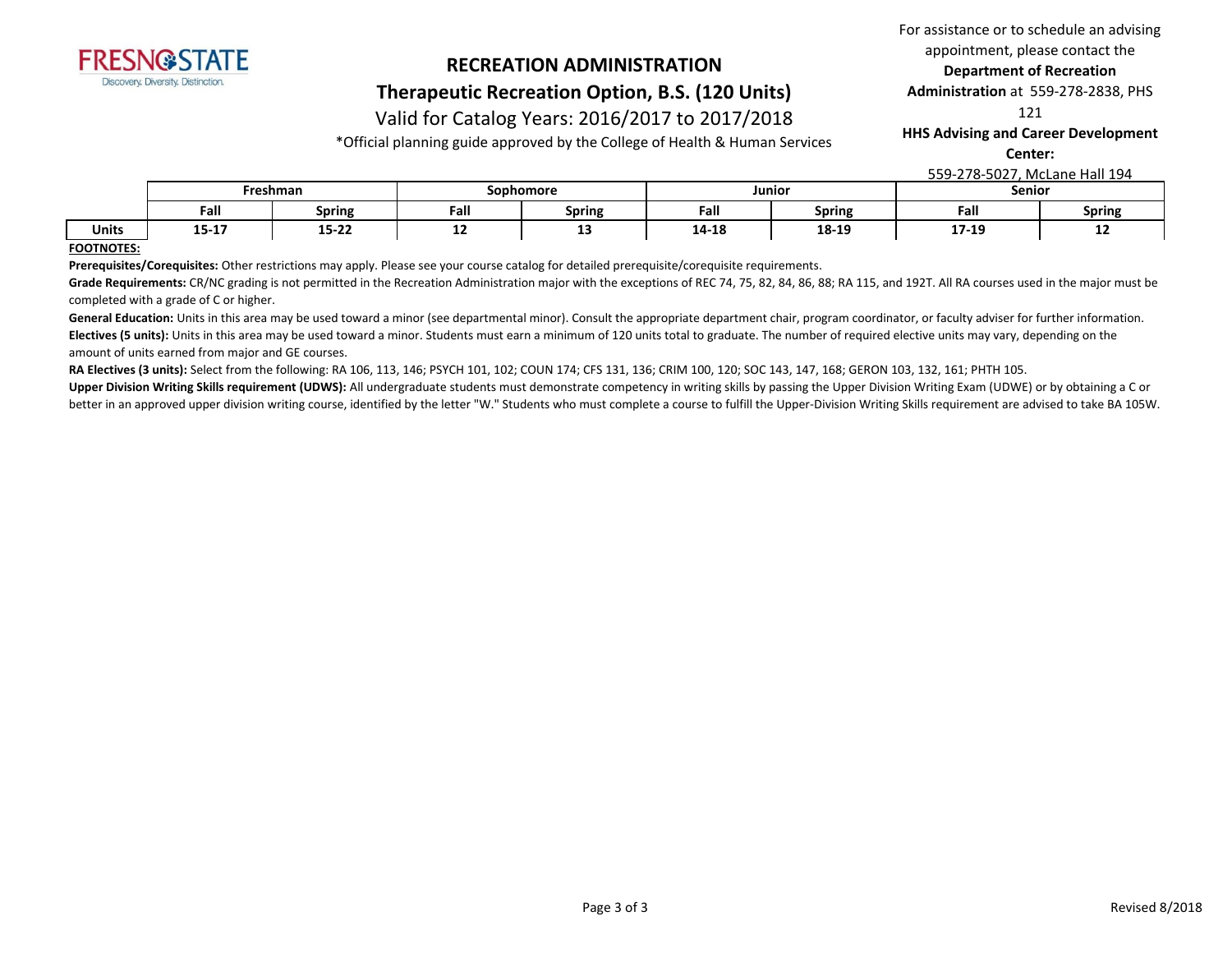

# **Therapeutic Recreation Option, B.S. (120 Units)**

# Valid for Catalog Years: 2012/2013 to 2015/2016

\*Official planning guide approved by the College of Health & Human Services

For assistance or to schedule an advising appointment, please contact the

**Department of Recreation** 

**Administration** at 559-278-2838, PHS

121

**HHS Advising and Career Development** 

**Center:** 

|                             |                                                                                        | Freshman                                          |                         | Sophomore                                                       | Junior                                                                                                   |                                                                          | Senior                                                                        |                                                                                                              |
|-----------------------------|----------------------------------------------------------------------------------------|---------------------------------------------------|-------------------------|-----------------------------------------------------------------|----------------------------------------------------------------------------------------------------------|--------------------------------------------------------------------------|-------------------------------------------------------------------------------|--------------------------------------------------------------------------------------------------------------|
|                             | Fall                                                                                   | <b>Spring</b>                                     | Fall                    | <b>Spring</b>                                                   | Fall                                                                                                     | <b>Spring</b>                                                            | Fall                                                                          | <b>Spring</b>                                                                                                |
| <b>Units</b>                | $15 - 17$                                                                              | $15 - 22$                                         | 15                      | 15                                                              | 15-19                                                                                                    | $15-17$                                                                  | $17-19$                                                                       | 12                                                                                                           |
|                             | <b>A1 (3 Units)</b><br><b>Oral Communication</b><br>*Must pass with a C<br>or better   | <b>B1 (3-4 Units)</b><br><b>Physical Sciences</b> |                         | D <sub>2</sub> (3 Units)<br>American<br>Government              | IB (3 Units)<br><b>Physical Universe &amp;</b><br>Its Life Forms                                         | IC (3-4 Units)<br><b>Arts &amp; Humanities</b>                           | <b>ID (3-4 Units)</b><br>Social, Political, &<br><b>Economic Institutions</b> |                                                                                                              |
|                             | <b>A2 (3 Units)</b><br>Written<br>Communication<br>*Must pass with a C<br>or better    | <b>B2 (3-4 Units)</b><br><b>Life Sciences</b>     |                         | D3 (3 Units)<br><b>Social Science</b>                           |                                                                                                          |                                                                          | MI (3 Units)<br>Multicultural/Internation<br>al                               |                                                                                                              |
| General<br><b>Education</b> | <b>A3 (3 Units)</b><br><b>Critical Thinking</b><br>*Must pass with a C<br>or better    | <b>B3 (0-3 Units)</b><br>Lab                      |                         |                                                                 |                                                                                                          |                                                                          |                                                                               |                                                                                                              |
|                             | <b>B4 (3-4 Units)</b><br>Quantitative<br>Reasoning<br>*Must pass with a C<br>or better | <b>C2 (3-4 Units)</b><br><b>Humanities</b>        |                         |                                                                 |                                                                                                          |                                                                          |                                                                               |                                                                                                              |
|                             | <b>C1 (3-4 Units)</b><br>Arts                                                          | C1/C2 (3-4 Units)<br><b>Arts or Humanities</b>    |                         |                                                                 |                                                                                                          |                                                                          |                                                                               |                                                                                                              |
|                             |                                                                                        | <b>D1 (3 Units)</b><br><b>American History</b>    |                         |                                                                 |                                                                                                          |                                                                          |                                                                               |                                                                                                              |
| <b>Major</b>                |                                                                                        |                                                   | <b>RA 55 (3 Units)</b>  | <b>CFS 38 (3 Units)</b>                                         | <b>GE Area E</b><br><b>RA 80 (3 Units)</b><br>Lifelong<br><b>Understanding &amp; Self</b><br>Development | <b>RA 148 (3 Units)</b><br>[Pre-Req: RA 144A,<br>144B]<br>*See footnotes | RA 101 (3 Units)<br>[Pre-Req: RA 55]                                          | RA 187 (12 Units)<br>[Pre-Req: Completion<br>of all major, GE, and<br>university graduation<br>requirements] |
|                             |                                                                                        |                                                   | <b>RA 73S (3 Units)</b> | <b>RA 144A (3 Units)</b><br>[Pre-Req: RA 142]<br>*See footnotes | <b>BIOL 33 (5 Units)</b>                                                                                 | <b>RA 149 (3 Units)</b><br>[Pre-Req: RA 148]                             | <b>RA 128 (4 Units)</b><br>[Pre-Req: RA 55, 77S]                              |                                                                                                              |